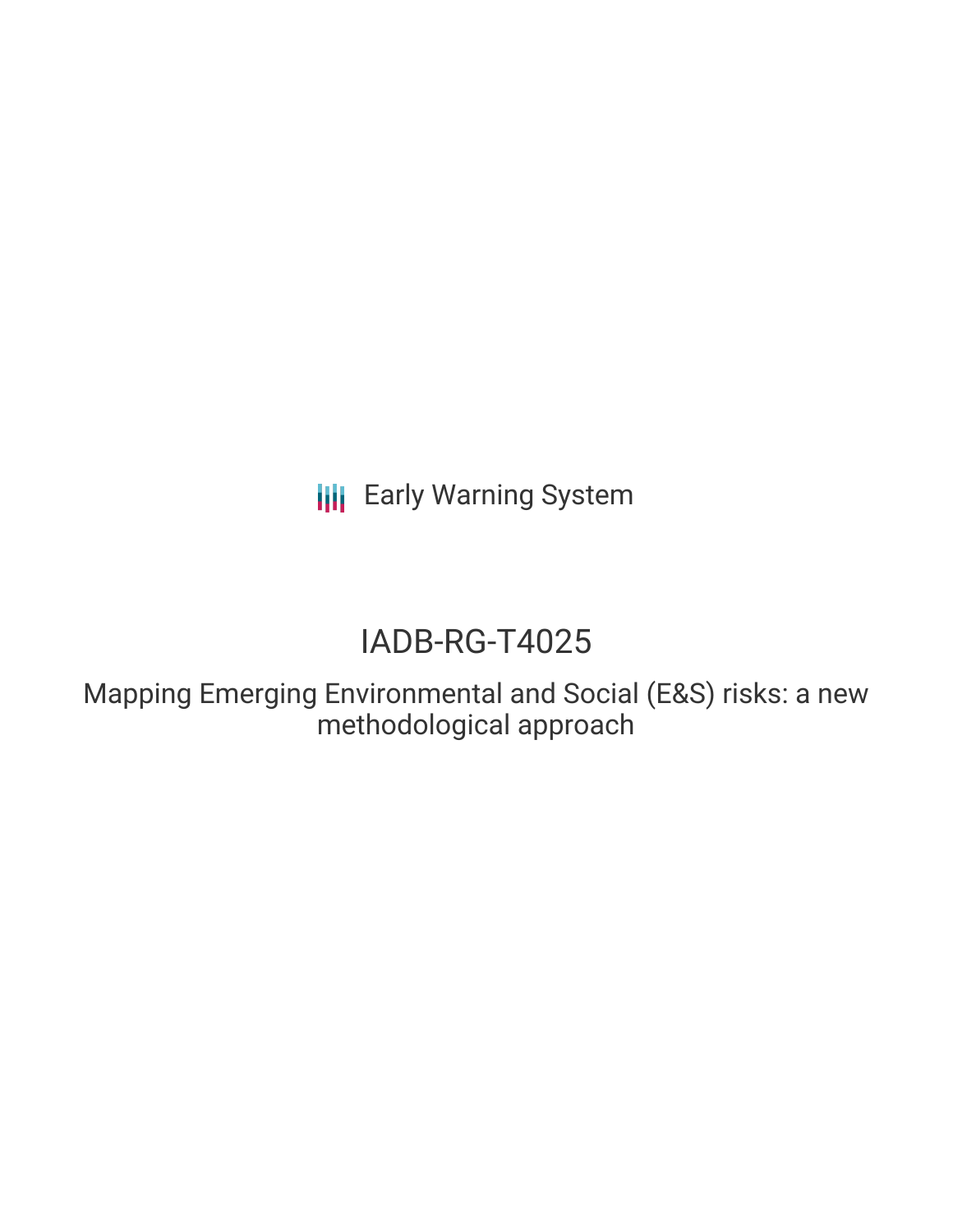

Ш

#### **Quick Facts**

| <b>Financial Institutions</b>  | Inter-American Development Bank (IADB)                             |
|--------------------------------|--------------------------------------------------------------------|
| <b>Status</b>                  | Approved                                                           |
| <b>Bank Risk Rating</b>        |                                                                    |
| <b>Borrower</b>                | Regional                                                           |
| <b>Sectors</b>                 | Climate and Environment, Law and Government, Technical Cooperation |
| <b>Investment Type(s)</b>      | <b>Advisory Services, Grant</b>                                    |
| <b>Investment Amount (USD)</b> | $$0.36$ million                                                    |
| <b>Project Cost (USD)</b>      | $$0.36$ million                                                    |
|                                |                                                                    |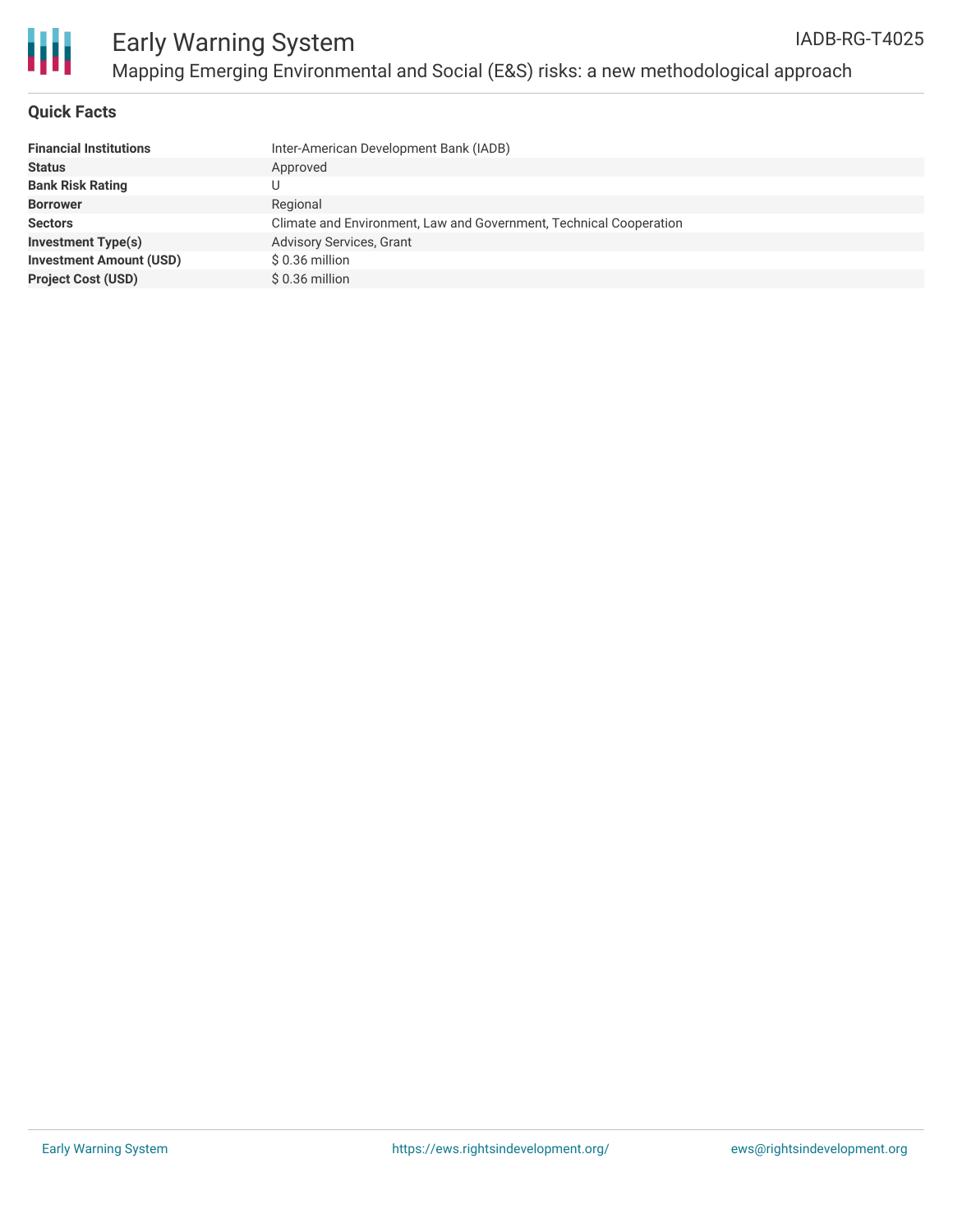

#### **Project Description**

To develop a robust methodology, and subsequently a tool that allows the Bank to identify and monitor emerging climate, environmental and social risks, which foresees the piloting of the tool in 2 countries in the Caribbean region, to gain in-depth understanding on the uses and integration of the tool in existing strategic and operational processes of the Bank.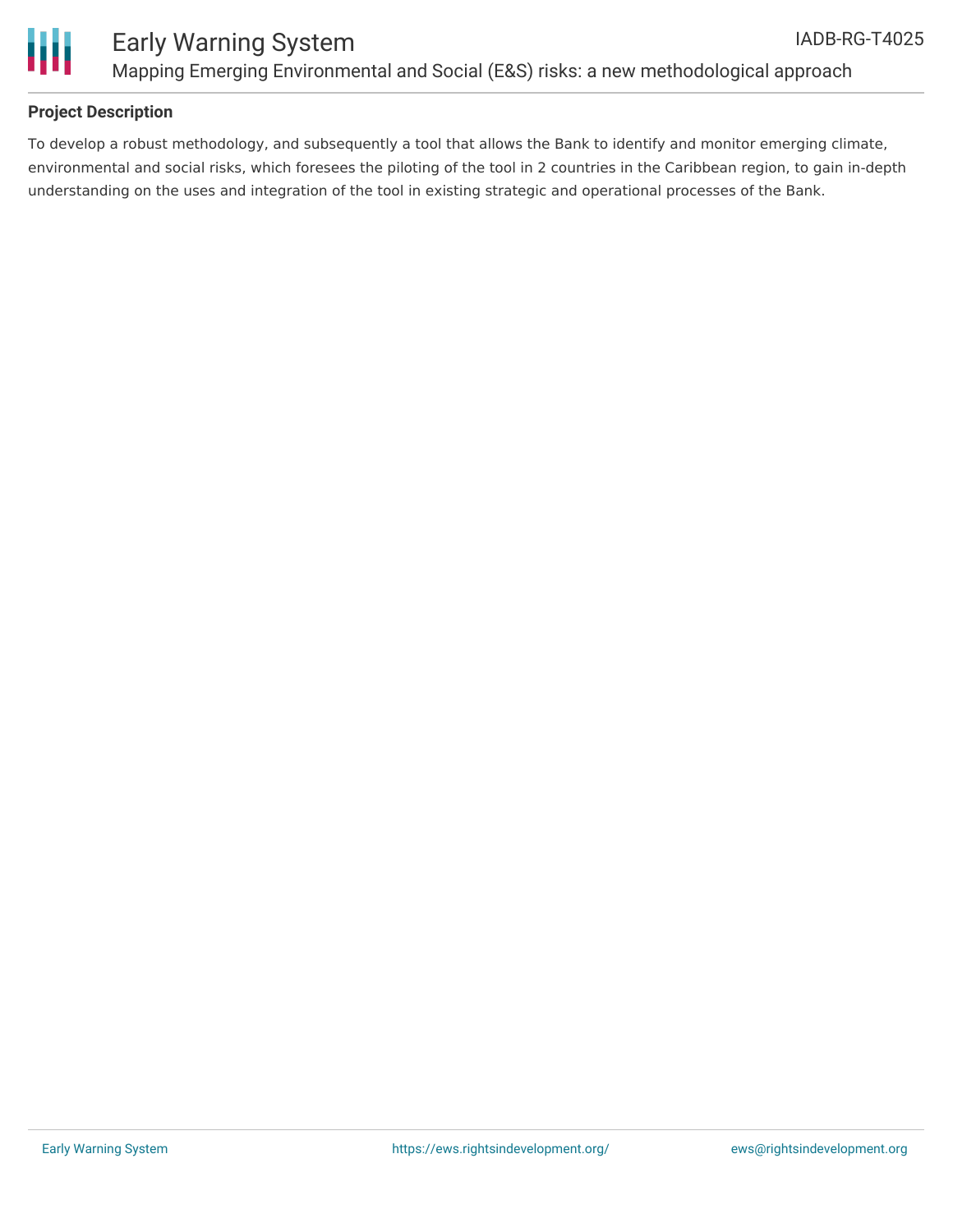

#### **Investment Description**

• Inter-American Development Bank (IADB)